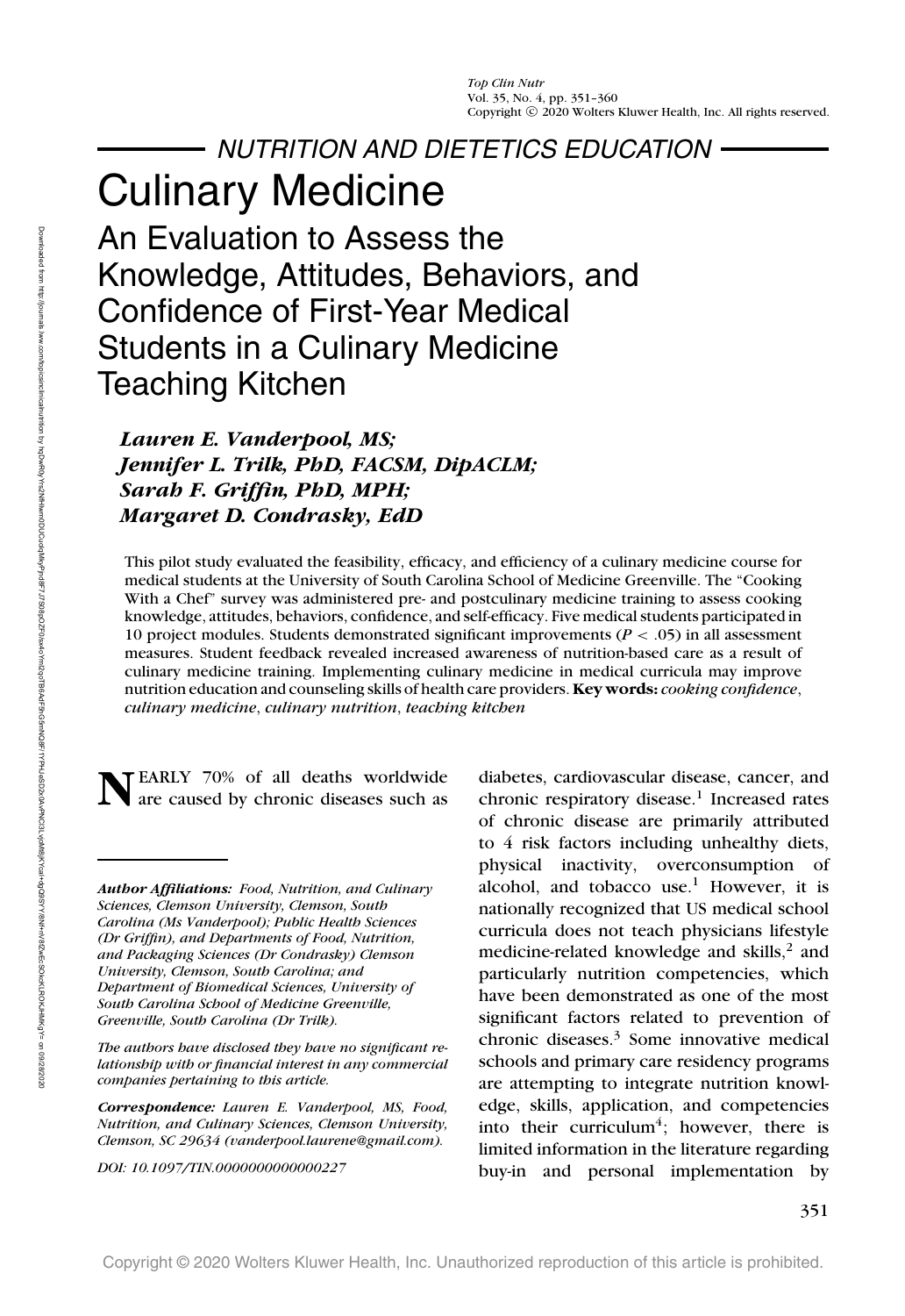medical students who may be participating in these programs in addition to their core training.

To assess the buy-in and impact of adequate nutrition education in medical school curricula, the University of South Carolina School of Medicine Greenville (USCSOMG) piloted a culinary medicine course with 5 medical students in the summer between their first and second years. The purpose of this pilot study was to evaluate the feasibility, efficacy, and efficiency of a culinary medicine course for rising second-year medical students at the USCSOMG. The pilot study focused on effectiveness of the course in relation to student knowledge, attitudes, skills, behaviors, cooking confidence, and self-efficacy pertaining to culinary medicine. Specific aims of this study included assessing cooking knowledge, attitudes, behaviors, confidence, and self-efficacy pre- and postculinary medicine training to determine student buy-in and personal implementation in conjunction with overall course impact.

#### **METHODS AND MATERIALS**

#### **Participants**

Five medical students (4 male and 1 female) participated in 10 project modules over 6 weeks during the summer before their second year of medical school. All of the student participants were also part of the USCSOMG Lifestyle Medicine Distinction Track.<sup>5</sup> The USCSOMG held interviews to select which students would be eligible for this culinary medicine pilot study course. The Lifestyle Medicine Distinction Track director at the USCSOMG, a certified diplomat of the American College of Lifestyle Medicine (DipACLM), attended each of the summer pilot study modules and led the lecture and nutrition portions of each module.

#### **Research design**

A mixed-methods research design focused on qualitative and quantitative results. A concurrent embedded design was used to allow for both qualitative and quantitative

data collection across multiple instruments. This mixed-methods research approach allowed for inference of further findings rather than using qualitative and quantitative data independently.6,7

#### **Formative evaluation**

Formative evaluation processes were used to assess the progress of this pilot study course. Surveys, questionnaires, observations, and an exit focus group were used throughout this study to effectively collect data for the formative evaluation of this course.

#### **Summer pilot study description and format**

This culinary medicine pilot study was approved by the Institutional Review Board in the Office of Research Compliance at the USC-SOMG. The culinary medicine course contained a lecture, laboratory, meal, and discussion section. This course was held twice per week at the Culinary Institute of the Carolinas Greenville Technical College (GTC) Berea Campus.8 The Health Meets Food courseware used for the program was supplied by the Culinary Medicine Specialist Board.<sup>9</sup> Each module was composed of goals, medical nutrition learning objectives, culinary nutrition learning objectives, expectations of students prior to class, and a 3- to 4-hour in-class component. $10-13$  Expectations of students prior to class included completion of a video lecture covering the medical and culinary objectives, review of journal articles, and completion of an assessment quiz for each respective module. The in-class component of each module consisted of a brief review session, an individual or group completion of a case study related to the respective module topic, recipe production in the kitchen, tasting and discussion of the recipes prepared, and kitchen cleanup. Each course module was administered in the aforementioned order.

The instructing chef led the laboratory section of each module. Each student was assigned 1, 2, or 3 recipes (depending on difficulty and time constraints) prior to each class session. For each module, some students were grouped in pairs of 2, and other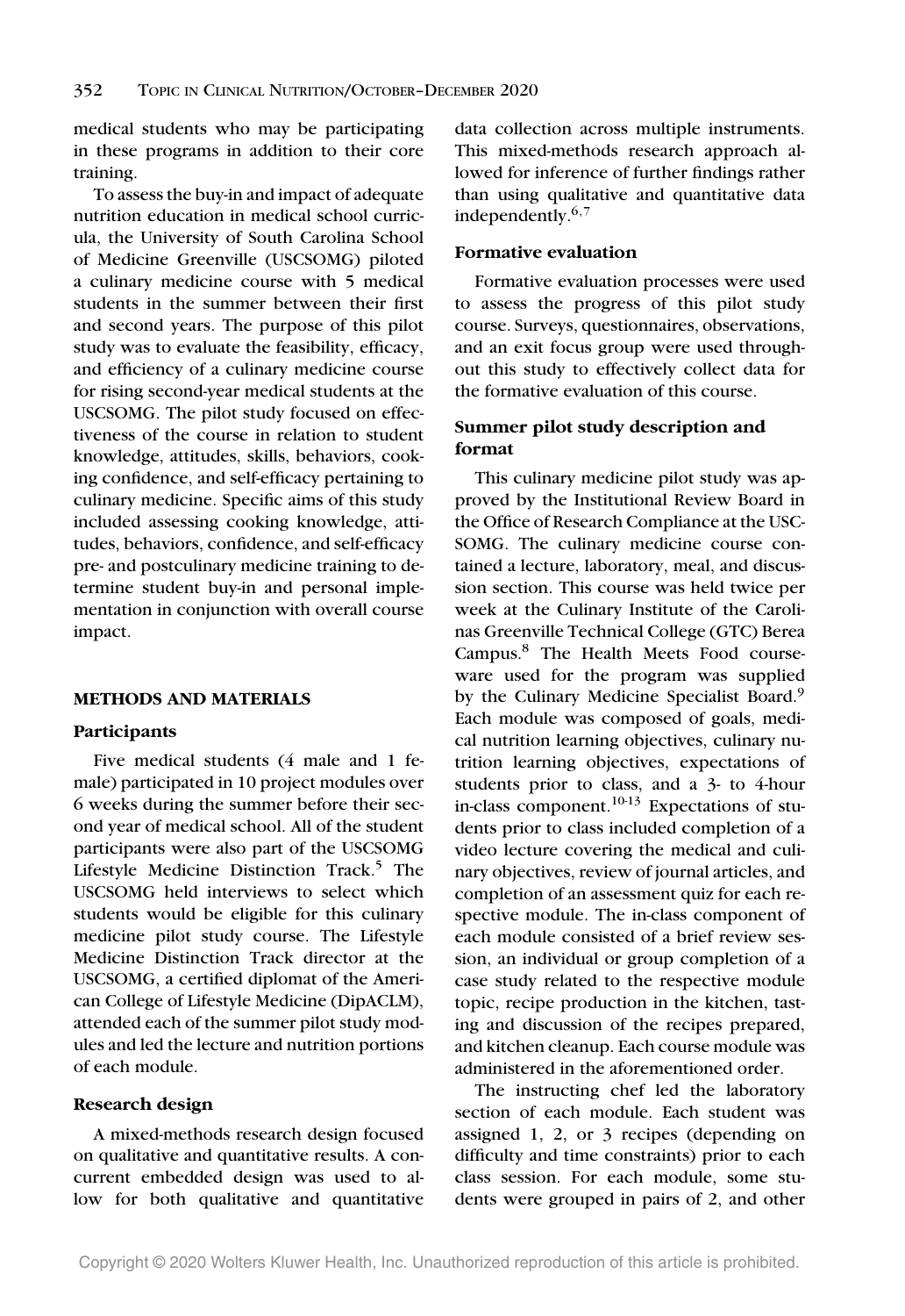students worked individually. The students were allotted approximately 10 minutes to get all ingredients in place ("mise en place**")** before starting to cook. After all ingredients and cookware were in place, the chef hosted a demonstration session for each module. The demonstration session lasted approximately 25 minutes. During the demonstration session, the chef quickly discussed the day's recipes and expounded on specific cooking techniques and knife skills that pertained to the module's recipes.

After the chef demonstration session, all students returned to their stations to work on their respective module recipes. The students were allotted approximately 1 hour to complete their recipes for each module. While the students prepared recipes, a laboratory assistant and 2 volunteer assistants helped the students to ensure they had all of the supplies and ingredients needed. This greatly helped the students finish their recipes in a more timely manner and adhere to the schedule.

Once all food dishes were complete and on the serving line, students, instructors, and laboratory assistants gathered to plate, display, and discuss the nutritional aspects and ease of preparation of each dish. The nutrition discussion of each module took approximately 25 minutes. The lifestyle medicine distinction track director from the USCSOMG led this portion of each module. The director inquired about each food dish, and the student who made that particular dish reported the nutrition facts supplied in their recipe sheet. Each student discussed the portion size of each dish they prepared.

After the nutrition discussion was complete, all students, instructors, and assistants gathered for a "family meal" to sample the dishes. Everyone sat together and ate for approximately 30 minutes. During the 30 minute "family meal" portion of each module, students, instructors, and assistants discussed the specific recipes made, likes and dislikes of each dish, and how various recipes may pertain to patients.

Students finished the module with a 30 minute cleanup. This section of the course consisted of washing dishes, sanitizing the

#### Table 1. Pilot Study Module Topics<sup>a</sup>

- 1. Orientation, Safety, and Sanitation
- 2. Introduction to Culinary Medicine
- 3. Weight Management & Portion Control
- 4. Fats
- 5. Food Allergy and Intolerance
- 6. Protein & Vegetarian Diet
- 7. Sodium, Potassium and Renal Homeostasis
- 8. Carbohydrates and Diabetes Mellitus
- 9. The Pediatric Diet: A Family Approach to Healthy Children
- 10. Student Project Module

aTen module topics from the *Health Meets Food* curriculum were completed during the pilot study course.10 Used with permission.

countertops, storing or disposing of leftover food, sweeping, mopping, and cleaning anything in the kitchen that may have been used during the laboratory portion of the module that day. Each student and the 2 volunteer assistants worked as a team to clean the kitchen and ensure each module was finished in a timely manner (Table 1).

#### **Assessment tools**

#### *Cooking With a Chef survey*

The Cooking With a Chef (CWC) survey is an assessment tool that has been validated through previous research studies,  $14, 15$  and it has been edited and updated multiple times to further improve its use as an assessment tool.<sup>16,17</sup> The CWC survey consists of 8 sections including 1 index, 6 scales, and 1 knowledge test (Table 2).

#### *Culinary medicine curriculum delivery observation checklist*

The observation checklist was developed to measure the level of student engagement throughout each section of each module as well as measure the overall adherence to the time scheduled for each portion of each module. A scale ranging from 1 to 5 was used to measure the answer to each question of the observation checklist for each of the 10 modules in the summer pilot study course. Notes were also taken in conjunction with the observation checklist to further expound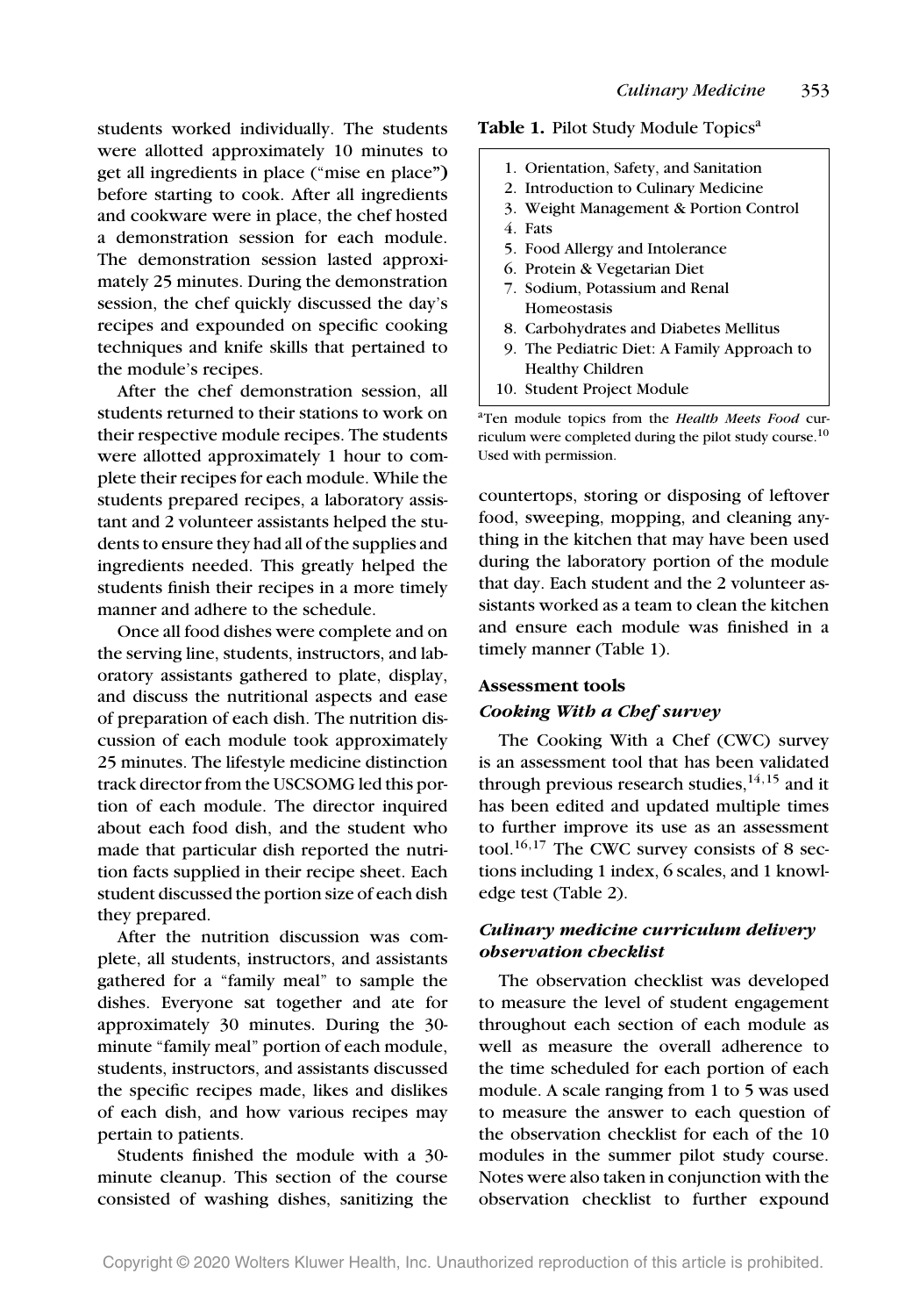## **Table 2.** Cooking With a Chef Survey Section Topics<sup>a</sup>

Availability and Accessibility of Fruits and Vegetables (AAFV) Cooking Attitudes (CA) Cooking Behaviors (CB) Self-efficacy of Produce Consumption (SEPC) Cooking Self-efficacy (SEC) Self-efficacy for Using Basic Cooking Techniques (SSECT) Self-efficacy for Fruits, Vegetables, and Seasonings (SEFVS) Knowledge of Cooking Terms and **Techniques** 

<sup>a</sup>Used for evaluation and assessment of cooking attitudes, behaviors, confidence, and self-efficacy of students' preand postculinary medicine pilot study course.

on time adherence and student engagement (Table 3).

## *Culinary Medicine Curriculum Delivery Participant Feedback Questionnaire*

The Culinary Medicine Curriculum Delivery Participant Feedback Questionnaire was used to collect additional feedback from the

**Table 3.** Culinary Medicine Curriculum Delivery Observation Checklist Questions<sup>a</sup>

- 1. Are the students engaged in this module's lecture section?
- 2. Are the students engaged in this module's laboratory section?
- 3. Do the students seem to enjoy eating the food they cooked in laboratory?
- 4. Are the students engaged in this module's discussion section?
- 6. Is there enough time allotted for this module's lecture section?
- 7. Is there enough time allotted for this module's laboratory section?
- 8. Is there enough time allotted for this module's discussion section?
- 9. Is there enough time allotted for this module's clean-up section?
- 10. Is there an excess amount of food leftover at the end of this module?

<sup>a</sup>Used to evaluate and assess overall student engagement and adherence to the planned course schedule.

### **Table 4.** Culinary Medicine Curriculum Delivery Participant Feedback Questionnaire<sup>a</sup>

- 1. There was enough time allotted to each module.
- 2. The sequence of module presentation was organized and clearly explained.
- 3. The course location was convenient in relation to your commute.
- 4. All members of this course worked well together.
- 6. I would recommend this course to a fellow peer.
- 7. This course provided a greater understanding of culinary medicine.
- 8. This course positively influenced my personal dietary habits.
- 9. I am pleased with the overall quality of this course.
- 10. I am pleased with the overall content of this course.

aUsed to evaluate and assess participant satisfaction in the delivery of the culinary medicine course.

participants involved in the culinary medicine summer pilot study course. Each participant completed the questionnaire within 4 days of the last culinary medicine module of the summer course (Table 4).

## *Culinary medicine curriculum focus group to follow feedback questionnaire*

The culinary medicine curriculum exit focus group consisted of 8 questions. This focus group was administered to gain more feedback from the 5 medical students who participated in this summer pilot study course. The exit focus group took place at the USCSOMG campus the day after the culinary medicine course had been completed. All 5 medical students were present for the focus group. One student left the room 5 to 10 minutes prior to the closing of the focus group.

The focus group was administered by a student researcher and a Clemson University faculty member and research advisor took notes throughout the duration of the focus group. The focus group was audio recorded to aid in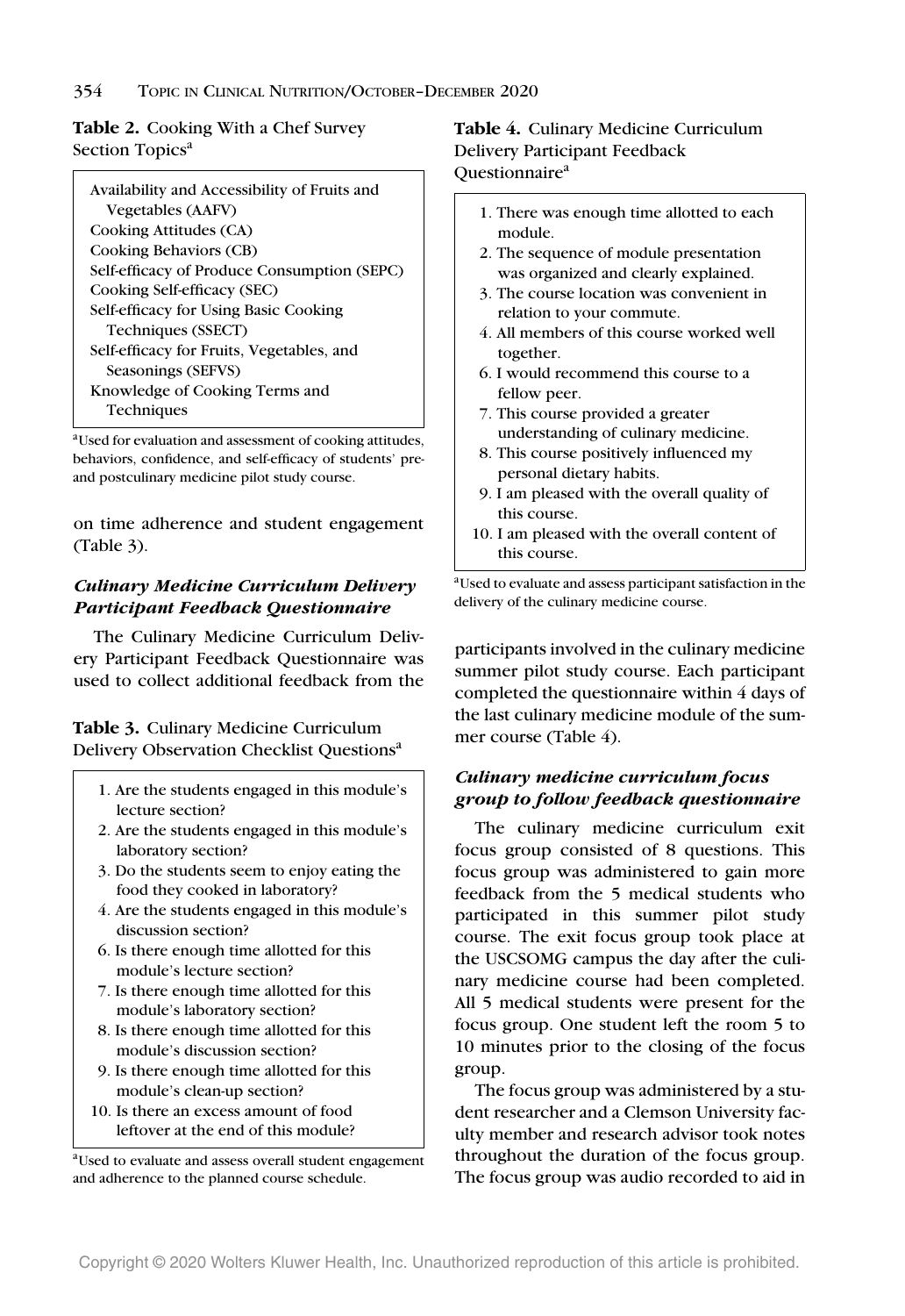the transcription and evaluation of the questions asked and the students' responses. The exit focus group was 45 minutes long from start to finish. (Table 5)

#### *Data collection*

All data from the CWC survey and participant feedback questionnaire were collected by the USCSOMG via REDCap software.18,19 As for the observation checklist, the student researcher collected all data for each module and inputted the data into an excel spreadsheet. Data from the exit focus group were collected by the student researcher and research advisor. The exit focus group was audio recorded to allow for reference back to

**Table 5.** Culinary Medicine Curriculum Focus Group Questions<sup>a</sup>

- 1. Have you recreated any of the culinary medicine curriculum recipes at home? What recipes have you recreated? Tell about the recreating process?
- 2. Share a recipe from the culinary medicine course you would want to recommend to others pursuing a Mediterranean diet. What is it about the recipe you want to share?
- 3. After this summer's culinary medicine course, how would you reduce the amount of salt listed in a recipe and maintain adequate flavor?
- 4. From this summer's culinary medicine course, were there any recipes you did not like? If so, please name one. What did you not like about it?
- 5. Do you have suggestions for the time allotted to each section of the modules? What suggestions do you have?
- 6. Do you have suggestions for the improvement of the case exercise (lecture) section of the course?
- 7. Do you have any suggestions for the improvement of the cooking (laboratory) section of the course?
- 8. Do you have any suggestions for the improvement of the nutrition review and meal section of the course?
- aUsed to evaluate and assess participant feedback after culinary medicine course.

the student responses for further qualitative description.

#### *Data analysis*

To determine whether CWC survey questions shifted from the pre- to the postsurvey, a series of *t* tests were performed. Data were manipulated and captured using REDCap and Microsoft Excel Software systems.18-20 Statistical calculations and *t* tests were performed with JMP Pro 13 software.<sup>21</sup> *P* values less than or equal to .05 were considered evidence of statistical significance. *P* values greater than .05 and less than .1 were considered evidence of weakly significant statistical shifts.

Review of the qualitative results involved critical evaluation of the observations listed for each module within the observation checklist, the responses to each question of the exit focus group, and the responses to each question of the participant feedback questionnaire. While evaluating these results, reviewers focused on common recurring themes and patterns throughout the observation checklist, exit focus group, and participant feedback questionnaire, as well as the results of the pre- and post-CWC surveys. Coding, clustering, and grouping techniques were then used to organize these patterns and themes into categories and subcategories. Inductive thematic analysis was used to code all qualitative data. Key terms for original codes emerged from the initial review program implementation guide, and the discussions with program developers. These terms/codes were used for original coding. This was followed by a clustering and grouping axial coding process to organize codes according to patterns and themes.

#### **RESULTS**

## **Cooking With a Chef survey pre- and postresults**

Statistical analysis of the CWC surveys taken pre- and postculinary medicine course found significant shifts occurred in 17 questions, and weakly significant shifts occurred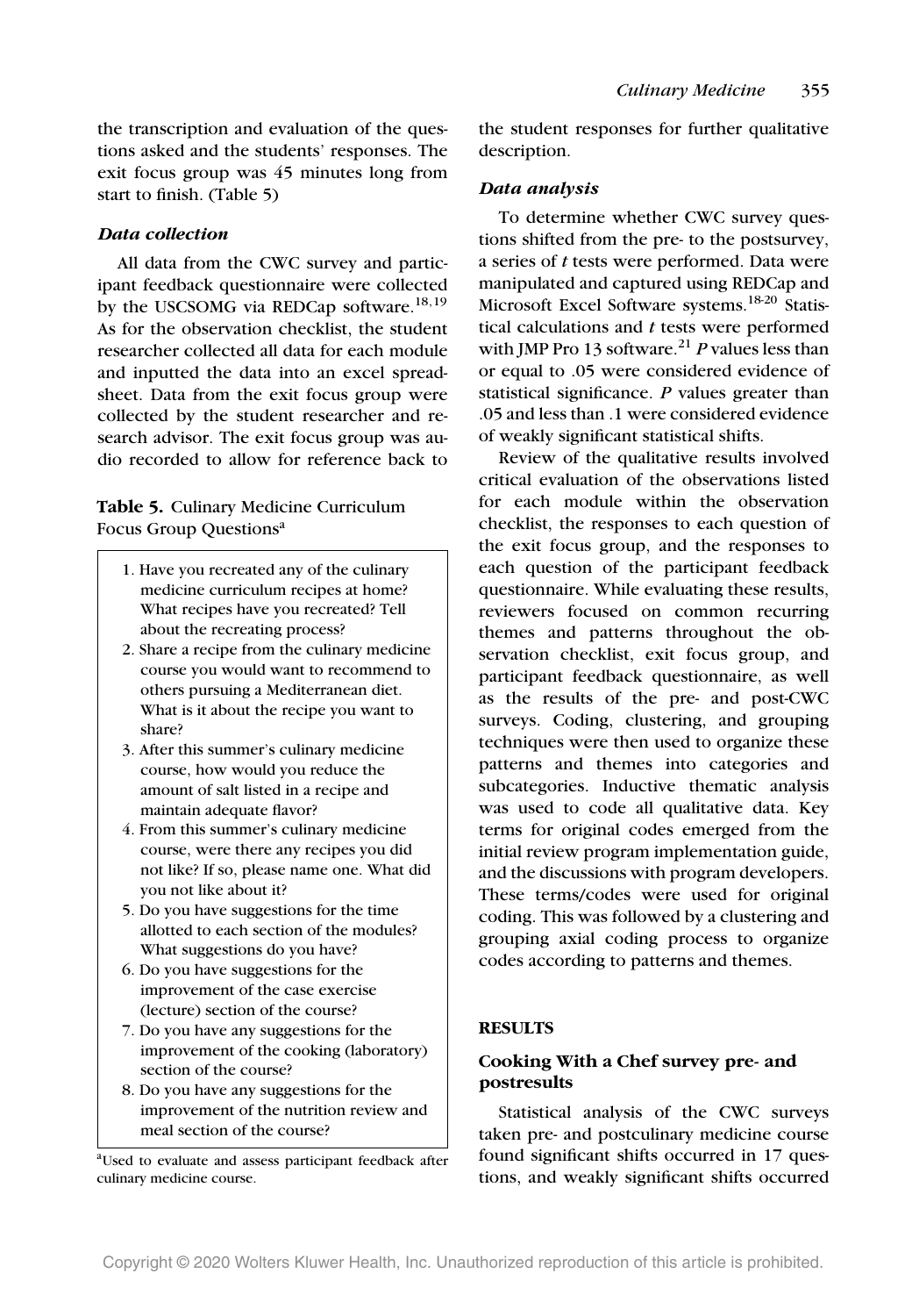in 18 questions. Weakly significant shifts were recognized for the sake of this study due to the number of participants ( $n = 5$ ). Significant and weakly significant shifts occurred across all CWC survey sections, indicating that cooking attitudes, behaviors, confidence, and selfefficacy significantly improved from pre- to postcourse. The following CWC survey questions significantly shifted from the pre- to postsurvey: questions 14, 22, 26, 28, 35, 36, 37, 39, 40, 41, 43, 46, 48, 50, 51, 54, and 55 (Table 6).

## **Comparative analysis of the quantitative and qualitative data**

Data integration for a mixed-methods analysis occurred during interpretation of findings. This integration process allowed us to compare results across assessment tools and identified key themes based on results across all 4 assessment methods. These key themes included:

1. Cooking knowledge, attitude, and behavior

**Table 6.** Significant Shifts in the Cooking Attitude, Behaviors, and Self-efficacy of the CWC Survey

| Cooking Attitude Section          | For each item below, indicate the extent to which you agree<br>or disagree with the statement about cooking (measured |
|-----------------------------------|-----------------------------------------------------------------------------------------------------------------------|
|                                   | "strongly disagree" to "strongly agree"):                                                                             |
| Question 14                       | Cooking is fun.                                                                                                       |
| Question 22                       | Cooking is frustrating.                                                                                               |
| <b>Ouestion 26</b>                | I find cooking tiring.                                                                                                |
| <b>Cooking Behaviors Section</b>  | During the past month how often did you do the following                                                              |
|                                   | (measured "not at all" to "about everyday")?                                                                          |
| Question 28                       | Prepare meals using convenience items (such as bagged                                                                 |
|                                   | salad, prepared mashed potatoes, preshredded carrots, and                                                             |
|                                   | deli rotisserie chicken).                                                                                             |
| Cooking Self-efficacy Section     | Indicate the extent to which you feel confident about                                                                 |
|                                   | performing the particular activity (measured from "not at all                                                         |
|                                   | confident" to "extremely confident"):                                                                                 |
| Question 35                       | Prepare dinner from items you currently have in your pantry                                                           |
|                                   | and refrigerator.                                                                                                     |
| Question 36                       | Use knife skills in the kitchen.                                                                                      |
| Question 37                       | Plan nutritious meals.                                                                                                |
| Self-efficacy for Using Basic     | Indicate the extent to which you feel confident about                                                                 |
| <b>Cooking Techniques Section</b> | performing the particular activity (measured from "not at all                                                         |
|                                   | confident" to "extremely confident"):                                                                                 |
| Question 39                       | <b>Boiling</b>                                                                                                        |
| Question 40                       | Simmering                                                                                                             |
| Question 41                       | Steaming                                                                                                              |
| Question 43                       | Sautéing                                                                                                              |
| Question 46                       | Poaching                                                                                                              |
| Question 48                       | Roasting                                                                                                              |
| Question 50                       | Microwaving                                                                                                           |
| Question 51                       | Reusing leftovers for another meal                                                                                    |
| Self-efficacy for Fruits,         | Indicate the extent to which you currently feel confident                                                             |
| Vegetables, and Seasonings        | about preparing the following foods (measured "not at all                                                             |
| <b>Section</b>                    | confident" to "extremely confident"):                                                                                 |
| Question 54                       | Fruit (eg, peaches and watermelon)                                                                                    |
| Question 55                       | Herbs and spices (eg, basil, thyme, and cayenne pepper)                                                               |

Abbreviation: CWC, Cooking With a Chef.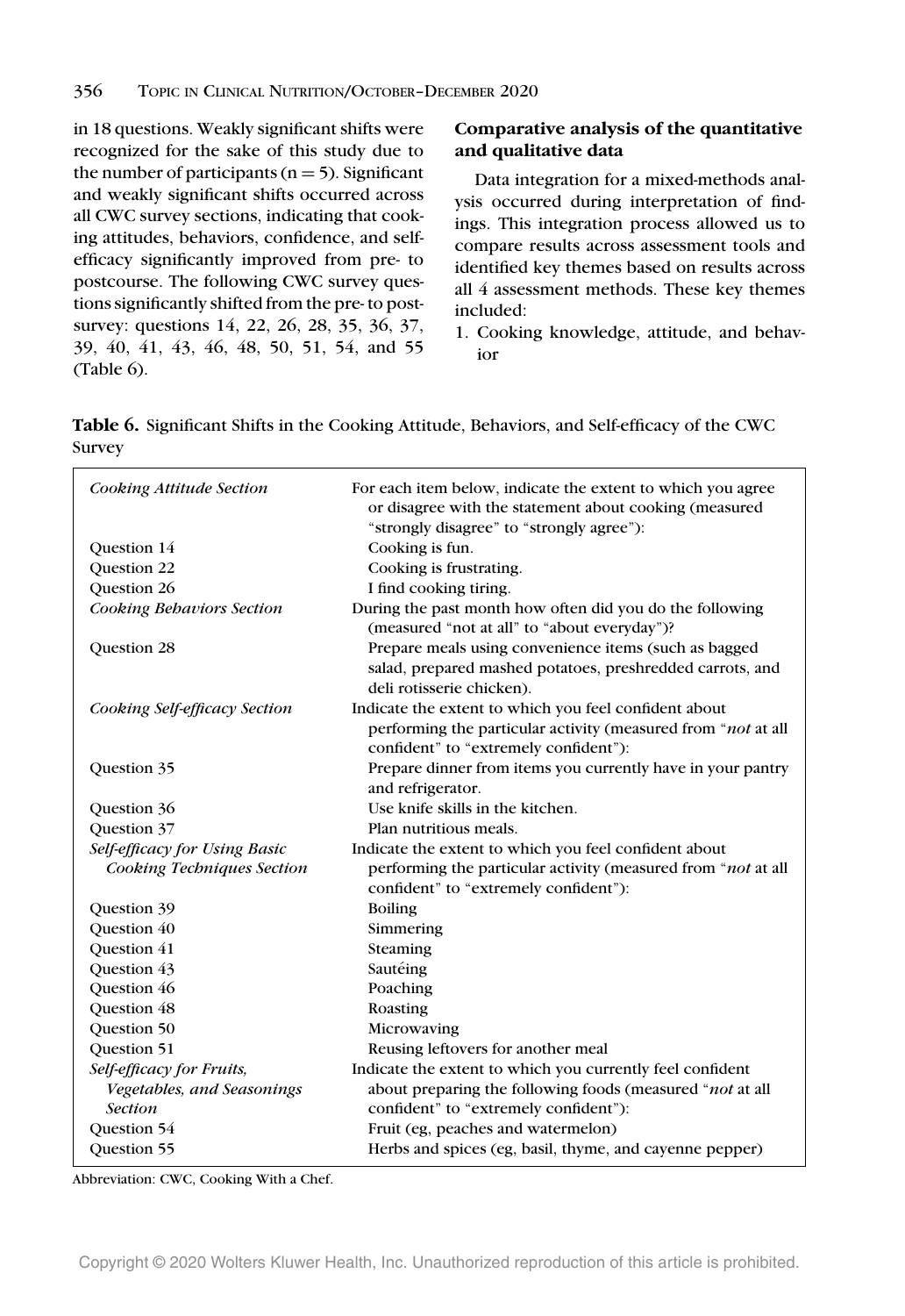- 2. Cooking confidence, and self-efficacy
- 3. The Mediterranean, plant-based diet
- 4. Timing and organization of the culinary medicine pilot study course

Each tool used for data collection (CWC survey, observation checklist, focus group, and feedback questionnaire) strongly contributed to the findings of these 4 co-occurring themes.

Cooking knowledge, attitude, and behavior was measured by all 4 data collection tools. The CWC survey results indicate an overall improvement in the participants' cooking knowledge, attitudes, and behaviors. However, throughout the culinary medicine course, participants did show a decreased enjoyment in cooking with an increased frustration related to cooking. The observation checklist demonstrates high levels of participant engagement throughout the course and increased participant knowledge as the course progressed. The focus group revealed participants' increased interest in cooking techniques, knife skills, recipes, food ingredients, and chef demonstrations—all of which pertain to the overall cooking knowledge, attitude, and behavior of the participants. In conjunction with all of these findings, the feedback questionnaire results suggest the following:

- 1. The participants were pleased with the overall content of this course.
- 2. The participants viewed this course as beneficial to their career.
- 3. The participants would recommend this course to a peer.
- 4. This course did provide a greater understanding of culinary medicine.
- 5. This course positively changed participants' personal dietary habits.

The CWC survey revealed significant improvements in cooking confidence and selfefficacy from precourse survey to post-course survey. When asked questions such as confidence in using knife skills, planning nutritious meals, and preparing foods using fruits or herbs and spices, participants' confidence and self-efficacy levels significantly increased from precourse to postcourse. The CWC survey results also showed significant levels of increased confidence and self-efficacy related to specific cooking techniques such as boiling, simmering, steaming, sautéing, poaching, roasting, microwaving, and reusing leftovers for another meal. The observation checklist results are consistent with the CWC findings related to cooking confidence and selfefficacy. The observation checklist results indicate the participants continued to improve adherence to the allotted time schedule, specifically in relation to the time they were given to prepare their recipes in the kitchen. Throughout the focus group, participants mentioned what they had learned and their willingness to take this knowledge to the next level and share their knowledge with friends, family, and peers, indicates their increased cooking confidence and self-efficacy. The feedback questionnaire also demonstrated increased cooking confidence and self-efficacy, as it relates to participants' willingness to recommend this course to a fellow peer, view the course as beneficial to their own career, and make personal dietary changes due to the influence of the culinary medicine course.

The Mediterranean diet, a plant-based diet, was another co-occurring theme throughout the entirety of this study. The CWC survey questions, pertaining to fruits, vegetables, spices, and herbs, revealed significant increases in confidence and self-efficacy in relation to using these food ingredients when cooking.

In conjunction with the prepared recipes, the students frequently discussed the specific food ingredients and the prepared dishes, as they were consuming the food during the meal section of each module. Students often brought up aspects of each dish they did and did not particularly care for, and how patients may respond to these foods as well. It was interesting to see the social component of the Mediterranean diet at play as well. The Mediterranean diet is largely based on social interactions with friends and family, and this social component was in full effect throughout the culinary medicine course. The focus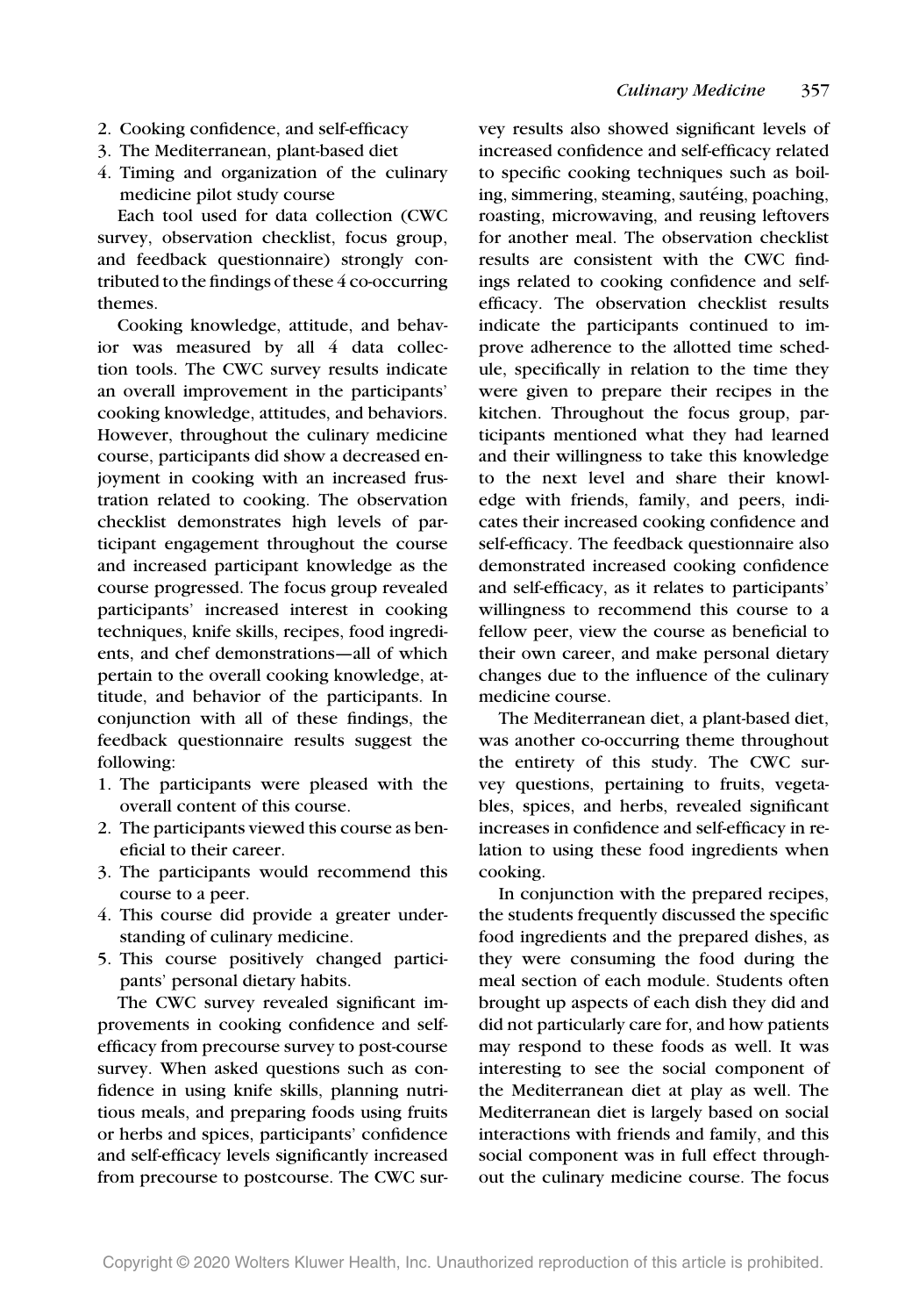group, observation checklist, and feedback questionnaire all agree that the students were engaged with one another throughout each module. The students frequently mentioned they enjoyed working together and spending time with each other throughout the course of the study.

Analysis tools (the observation checklist, focus group, and feedback questionnaire) agree that a fourth co-occurring theme includes the overall timing and organization of this culinary medicine pilot study course. Due to the formative evaluation format of this study, it is to be expected that timing and organization greatly contribute to the overall findings. Though the CWC survey is not meant to measure aspects of timing and organization, all other analysis tools did measure and assess these components of the study. The observation checklist demonstrates if the schedule was or was not adhered to each day of class, as well as the schedule change that occurred after the fourth-class meeting throughout the duration of the course. The observation checklist also indicates that the students and educators improved in adhering to the schedule as course progressed. The focus group and the feedback questionnaire show that the students were satisfied with the overall timing and organization of the culinary medicine course. However, throughout the focus group, the students mentioned changes they would make to the course schedule and course components for overall improvement. The students suggested making changes to the chef demonstration section and the nutrition section of each module to gain more knowledge, streamline processes, and better adhere to time constraints.

## **DISCUSSION**

This evaluation of rising second-year medical students in a pilot culinary medicine teaching program sought to provide evidence of the program's impact on students' knowledge, attitudes, behaviors, and confidence related to culinary medicine. The assessment tools used provided both qualitative and quantitative results, indicating this culinary medicine course was effective, feasible, and beneficial for the student participants. This study shows medical students may experience benefit and impact from a culinary medicine course, including improved self-efficacy related to cooking with food items in their pantry, cooking with fresh or frozen fruits, vegetables, spices and herbs, as well as using leftover foods from the refrigerator, and confidence with specific cooking techniques such as grilling, baking, sautéing, simmering, poaching, stewing, steaming, stir-frying, and roasting.

Limitations of this study include the small sample size of the participant group and the administration of a single focus group. The participant group was limited to 5 students, as this was a pilot feasibility program. The USC-SOMG founding dean and faculty aimed for this pilot study to include 5% of the first-year medical student class, which consisted of 100 students, to determine the feasibility of and interest in the program, which has now been expanded to 20 students starting in the 2020– 2021 academic year. Due to the sample size, the statistical tests have reduced power and may possibly have missed pre-/postchanges in the responses of the participants. However, the supporting qualitative analysis and combination of graphical and analytical techniques used allowed for the detection of many possible changes in the participant responses. The overall objectives of this pilot study were met and the data can inform and support a larger scale follow-up study to confirm the impact of such a culinary medicine course.

To reduce the limitations of a single focus group, culinary medicine course educators and coordinators were asked not to attend the focus group to reduce the potential of bias in the participants' responses to the focus group questions. Only having one observing researcher complete the observation checklist for the duration of the pilot study presents another limitation to this study. Having additional observers complete the observation checklist to compare responses would have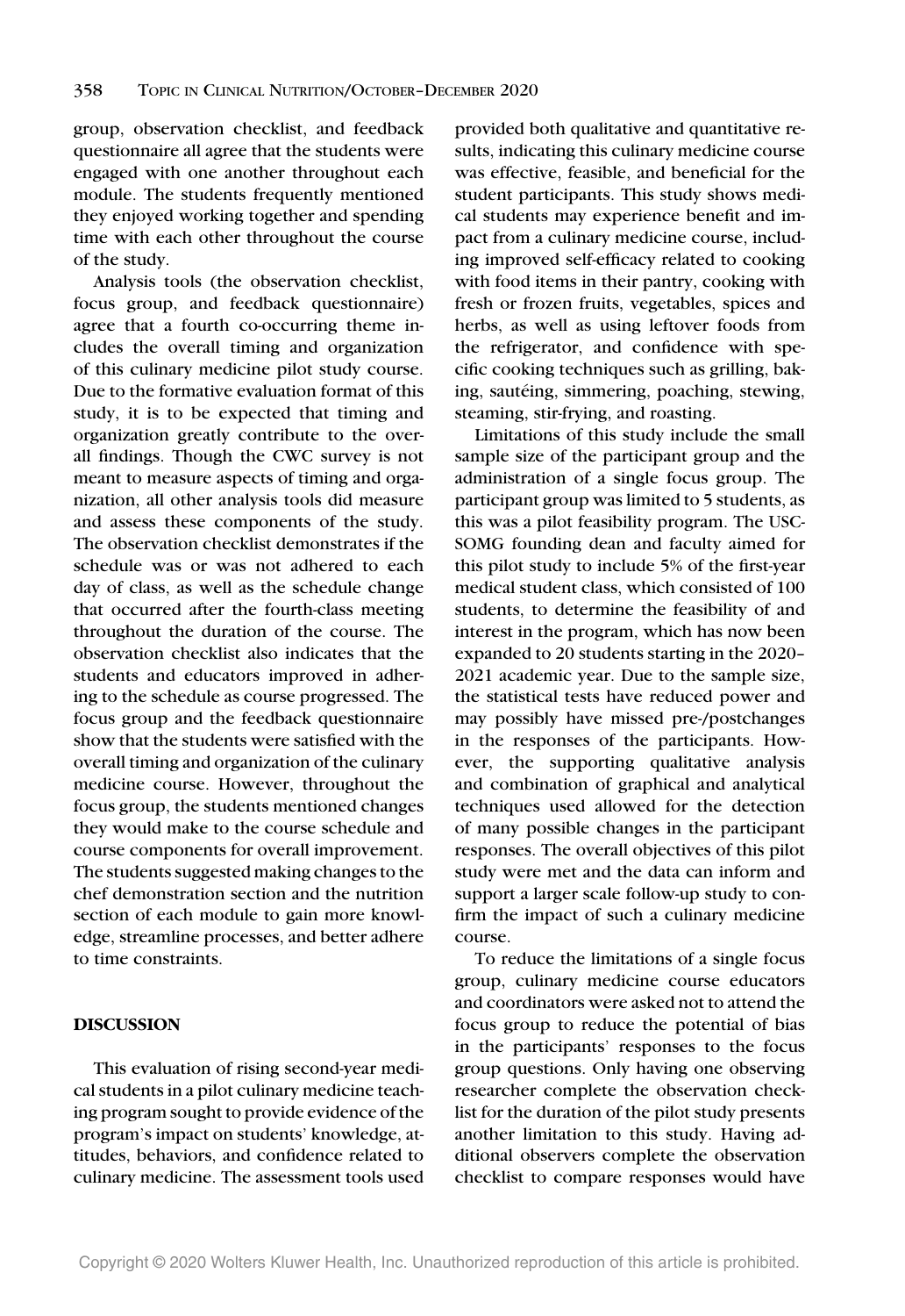made this assessment tool more powerful. There are also limitations associated with the participant feedback questionnaire. Though this feedback questionnaire was administered online and student responses were anonymous, student answers could have been influenced by bias. Since this was a small participant group, students could have been concerned about the potential of educators and researchers identifying their responses.

Strengths of this study include the quantitative and qualitative assessments that were used. The quantitative assessments, specifically the observation checklist, focus group, and participant feedback questionnaire, further informed the qualitative findings from the CWC survey. Additionally, the CWC survey had been validated and used in a number of other research studies, and a process evaluation expert was involved in the development of the focus group and participant feedback questions. $14-17$  Furthermore, this study was strengthened by the facilities and instructors involved.5,8,10,22 The cooking portion of each module was held in a commercial-grade kitchen and led by a professional chef.<sup>22</sup> All of these aspects contributed to the overall strengths of this study.

In efforts to combat chronic diseases related to lifestyle choices, the fields of

medicine, nutrition, and culinary science are starting to make substantive efforts to educate medical students, practitioners, and patients on how to take preventive measures including dietary changes. A variety of culinary medicine programs have been implemented into undergraduate medical education, residency programs, fellowship programs, and interprofessional education courses.<sup>4,23-27</sup> Efforts such as these are striving to teach culinary medicine, nutrition, exercise, and lifestyle education in health care education in hopes that clinical practitioners will incorporate these practices in their own lives and counsel their patients using these foundational principles. Programs such as these are propelling forward nutrition and culinary education as well as lifestyle, culinary, and preventive medicine awareness in the field of medicine and health care as a whole. $4,13,28,29$ 

Though many culinary medicine programs have successfully been implemented, there is much work to be done to further advance this field. Resources such as funding, facilities, and medical student/resident availability of time seem to be the most frequent barriers at this time.<sup>23,24,27</sup> Further research, resources, and more collaborative efforts are necessary for the field of culinary medicine to have a maximal impact.

#### **REFERENCES**

- 1. World Health Organization. Noncommunicable diseases. [https://www.who.int/health-topics/non](https://www.who.int/health-topics/noncommunicable-diseases#tab=tab_1) [communicable-diseases#tab=tab\\_1.](https://www.who.int/health-topics/noncommunicable-diseases#tab=tab_1) Accessed April 22, 2020.
- 2. Trilk J, Nelson L, Briggs A, Muscato D. Including lifestyle medicine in medical education: rationale for American College of Preventive Medicine/American Medical Association Resolution 959. *Am J Prev Med*. 2018;56(5):e169-e175.
- 3. Weininger J. Nutritional disease. Encyclopedia Britannica. [https://www.britannica.com/science/](https://www.britannica.com/science/nutritional-disease) [nutritional-disease.](https://www.britannica.com/science/nutritional-disease) Accessed November 2019.
- 4. The Loma Linda University Health Lifestyle Medicine Fellowship. Loma Linda University Medical Center Web site. [http://lluprevmed.com/](http://lluprevmed.com/lifestylefellowship/) [lifestylefellowship/.](http://lluprevmed.com/lifestylefellowship/) Accessed November 2019.
- 5. Lifestyle Medicine Distinction Track. University of South Carolina School of Medicine Greenville

Web site. [https://sc.edu/study/colleges](https://sc.edu/study/colleges_schools/medicine_greenville/curriculum/distinctiontracks/lifestylemedicine.php) schools/ medicine [greenville/curriculum/distinctiontracks/](https://sc.edu/study/colleges_schools/medicine_greenville/curriculum/distinctiontracks/lifestylemedicine.php) [lifestylemedicine.php.](https://sc.edu/study/colleges_schools/medicine_greenville/curriculum/distinctiontracks/lifestylemedicine.php) Accessed April 14, 2018.

- 6. Plano Clark VL, Ivankova NV. *Mixed Methods Research: A Guide to the Field*. Los Angeles, CA: SAGE; 2016.
- 7. Sale JEM, Lohfeld LH, Brazil K. Revisiting the quantitative-qualitative debate: implications for mixed-methods research. *Qual Quant*. 2002;36(1): 43-53. [https://www.ncbi.nlm.nih.gov/pmc/articles/](https://www.ncbi.nlm.nih.gov/pmc/articles/PMC4623759/) [PMC4623759/.](https://www.ncbi.nlm.nih.gov/pmc/articles/PMC4623759/) Accessed October 10, 2018.
- 8. Health Meets Food. Partner sites using health meets food courseware. Culinary Medicine Where Health Meets Food Web site. [https://culinarymedicine.](https://culinarymedicine.org/about-us/partner-schools/) [org/about-us/partner-schools/.](https://culinarymedicine.org/about-us/partner-schools/) Published 2018. Accessed April 14, 2018.
- 9. Culinary Medicine. Where Health Meets Food. [https:](https://culinarymedicine.org/) [//culinarymedicine.org/.](https://culinarymedicine.org/) Accessed November 2019.